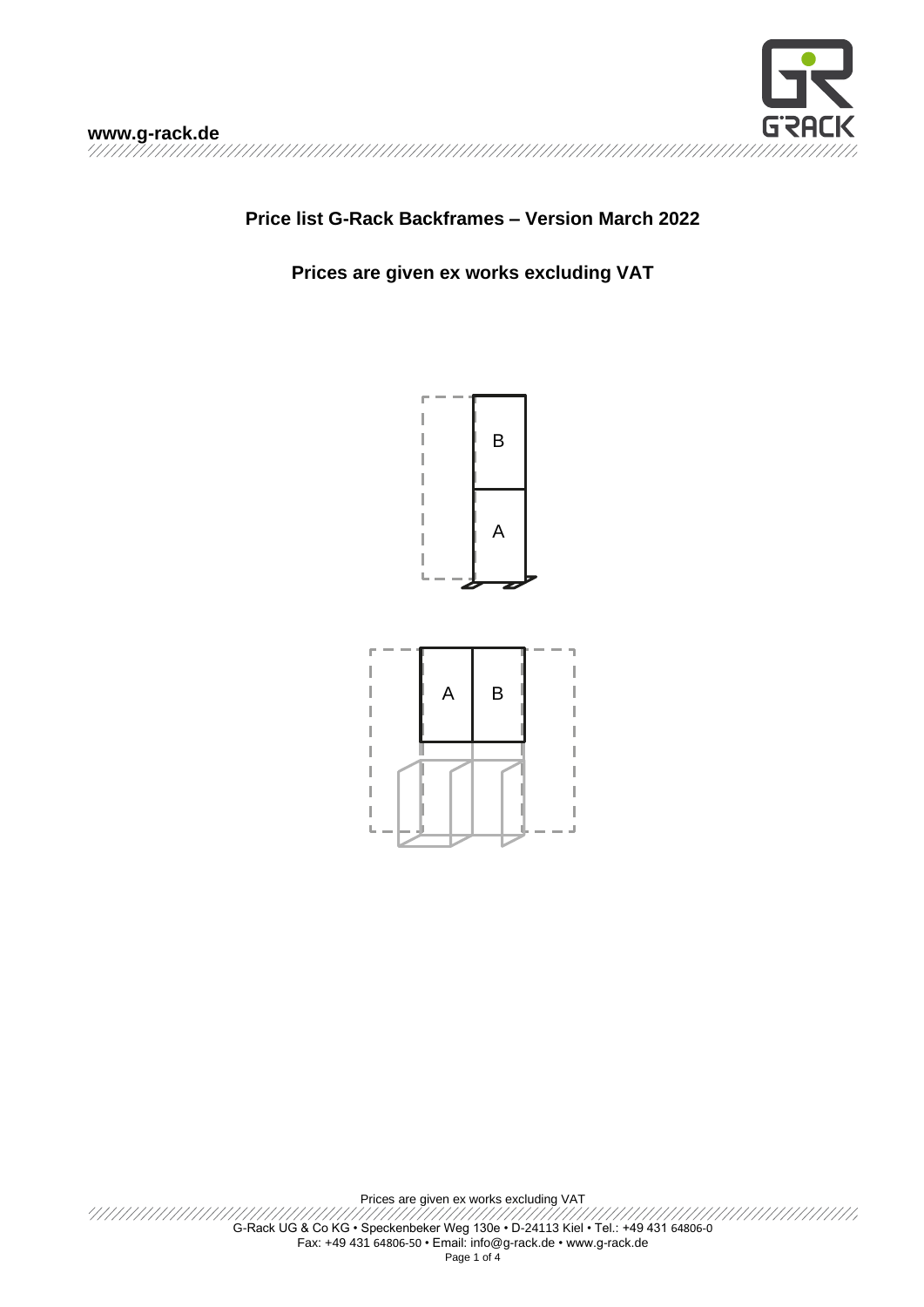





#### **Backframe base**

Sturdy display base set, steel, powder coated. The base is connected to the Backframe display. Color: White, RAL 9016 **Item no. xx-bfb1-wh EUR/pair 190.-**  $Color: Black, RAL 9005$ 

Cover made of aluminum, front powder coated.



#### **Backframe**

Frame, aluminum, powder coated. Frames can be connected vertical and horizontal to build a single standing back display or can be connected to the front frame of either G-Raxx or G-Flexx with front frame.  $W \times H = 600 \times 1,080$  mm. **Color: White, RAL 90** 

The cover is connected to the frame, covering the frame on the front and sides.

Color: White, RAL 9016 **Item no. xx-bfc1-wh EUR/Unit 185.-**

Color: Custom according to RAL Classic **Item no. xx-bfc1-sp EUR/Unit 205.-** Color: imprinted digitally **Item no. xx-bfc1-dg EUR/Unit 265.-**

An individual branding or color can be applied to the backframe cover.

| Color: White, RAL 9016 | Item no. xx-bf1-wh | <b>EUR/Unit</b> | 190.- |
|------------------------|--------------------|-----------------|-------|
| Color: Black, RAL 9005 | Item no. xx-bf1-bk | <b>EUR/Unit</b> | 190.- |



# Е 8

0

#### **Backframe cover 2**

**Backframe cover 1**

 $W \times H = 600 \times 1,080$  mm.

 $Color: Black, RAL, 9005$ 

Cover made of aluminum, front powder coated. The cover has cut outs for connecting a screen or shelf. An individual branding or color can be applied to the backframe cover.  $W \times H = 600 \times 1,080$  mm. Color: White, RAL 9016 **Item no. xx-bfc2-wh EUR/Unit 225.-** Color: Black, RAL 9005 **Item no. xx-bfc2-bk EUR/Unit 225.-** Color: Custom according to RAL Classic **Item no. xx-bfc2-sp EUR/Unit**<br>Color: imprinted digitally **and item no. xx-bfc2-dg EUR/Unit** Color: imprinted digitally **Item no. xx-bfc2-dg EUR/Unit 305.-**

#### **Backframe side application**

Vertical pole as an additional connection between the lower and the upper backframe. H = 1,400 mm.<br>Color: White. RAL 9016 Color: White, RAL 9016 **Item no. xx-bfsa-wh EUR/Unit 75.-**

| COIOI: VVNIte, RAL 9016                | item no. xx-prsa-wn | <b>EUR/UNIT</b> | 75.- |
|----------------------------------------|---------------------|-----------------|------|
| Color: Black, RAL 9005                 | Item no. xx-bfsa-bk | <b>EUR/Unit</b> | 75.- |
| Color: Custom according to RAL Classic | Item no. xx-bfsa-sp | <b>EUR/Unit</b> | 85.- |

Prices are given ex works excluding VAT

G-Rack UG & Co KG • Speckenbeker Weg 130e • D-24113 Kiel • Tel.: +49 431 64806-0 Fax: +49 431 64806-50 • Email[: info@g-rack.de](mailto:info@g-rack.de) • www.g-rack.de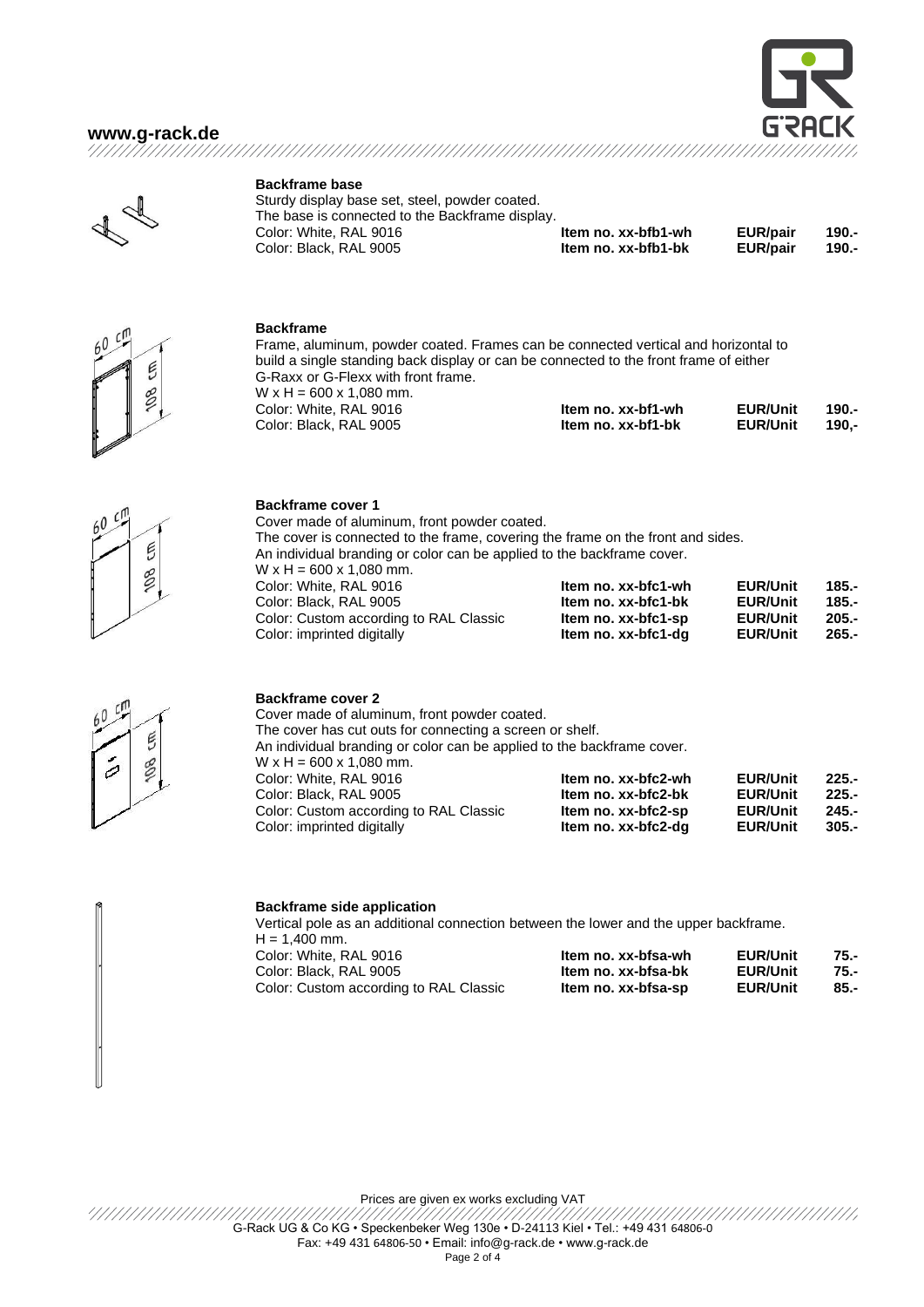## **[www.g-rack.de](http://www.g-rack.de/)**





**Backframe vesa adapter**

The adapter is fixed to he standardized connections of a screen and connected to the backframe cover 2.

| Item no. xx-bfva1 | <b>EUR/Unit</b> | 75.- |
|-------------------|-----------------|------|
|                   |                 |      |

**Backframe shelf 2** The bottle shelf display is connected to the backframe cover 2. Including LED Lighting, warm white, not dimmable.  $W \times H \times T = 390 \times 350 \times 120$  mm Color: White, RAL 9016 **Item no. xx-bfs2-wh EUR/Unit 300.-** Color: Black, RAL 9005 **Item no. xx-bfs2-bk EUR/Unit 300.- Color: Custom according to RAL Classic** 



#### **Bottle shelf**

Shelf made of Aluminum, powder coated, with upper board of transparent polycarbonate. Shelf is hooked into the backframe cover 2. Integrated LED lamp, warmwhite, illumination goes up- and downward.  $W \times D \times H = 596 \times 80 \times 140$  mm Color: White, RAL 9016 **Item no. xx-bs-wh EUR/Unit 300.-** Color: Black, RAL 9005 **Item no. xx-bs-bk EUR/Unit 300.- Color: Custom according to RAL Classic <b>Item no. xx-bs-sp** 





**Elevated bottle shelf**

| Aluminum, powder coated, upper board of translucent polycarbonate.              |                         |                 |         |
|---------------------------------------------------------------------------------|-------------------------|-----------------|---------|
| RGB-LED illumination inside illuminates the shelf in different colors, with RC. |                         |                 |         |
| $D \times H = 252 \times 300$ mm                                                |                         |                 |         |
| W = 600 mm, Color: White, RAL 9016                                              | Item no. xx-ebs-600-wh  | <b>EUR/Unit</b> | 495.-   |
| W = 1200 mm, Color: White, RAL 9016                                             | Item no. xx-ebs-1200-wh | <b>EUR/Unit</b> | $570 -$ |
| W = 600 mm, Color: Black, RAL 9005                                              | Item no. xx-ebs-600-bk  | <b>EUR/Unit</b> | 495.-   |
| W = 1200 mm, Color: Black, RAL 9005                                             | Item no. xx-ebs-1200-bk | <b>EUR/Unit</b> | 570.-   |
| W = 600 mm, Color: Custom according to RAL Classic                              |                         |                 |         |
|                                                                                 | Item no. xx-ebs-1200-sp | <b>EUR/Unit</b> | $520 -$ |
| W = 1200 mm, Color: Custom according to RAL Classic                             |                         |                 |         |
|                                                                                 | Item no. xx-ebs-1200-sp | <b>EUR/Unit</b> | 590.-   |



#### **Frame cover**

Cover plate made aluminum. The plate fills the gap between the worktop and the back frame. To attach above the worktop.  $W \times H = 600 \times 200$  mm. Color: White, RAL 9016 **Item no. xx-fc-wh EUR/unit 65,-** Color: Black, RAL 9005 **Item no. xx-fc-bk EUR/unit 65,- Color: Custom according to RAL Classic** 

Prices are given ex works excluding VAT

G-Rack UG & Co KG • Speckenbeker Weg 130e • D-24113 Kiel • Tel.: +49 431 64806-0 Fax: +49 431 64806-50 • Email[: info@g-rack.de](mailto:info@g-rack.de) • www.g-rack.de

Page 3 of 4